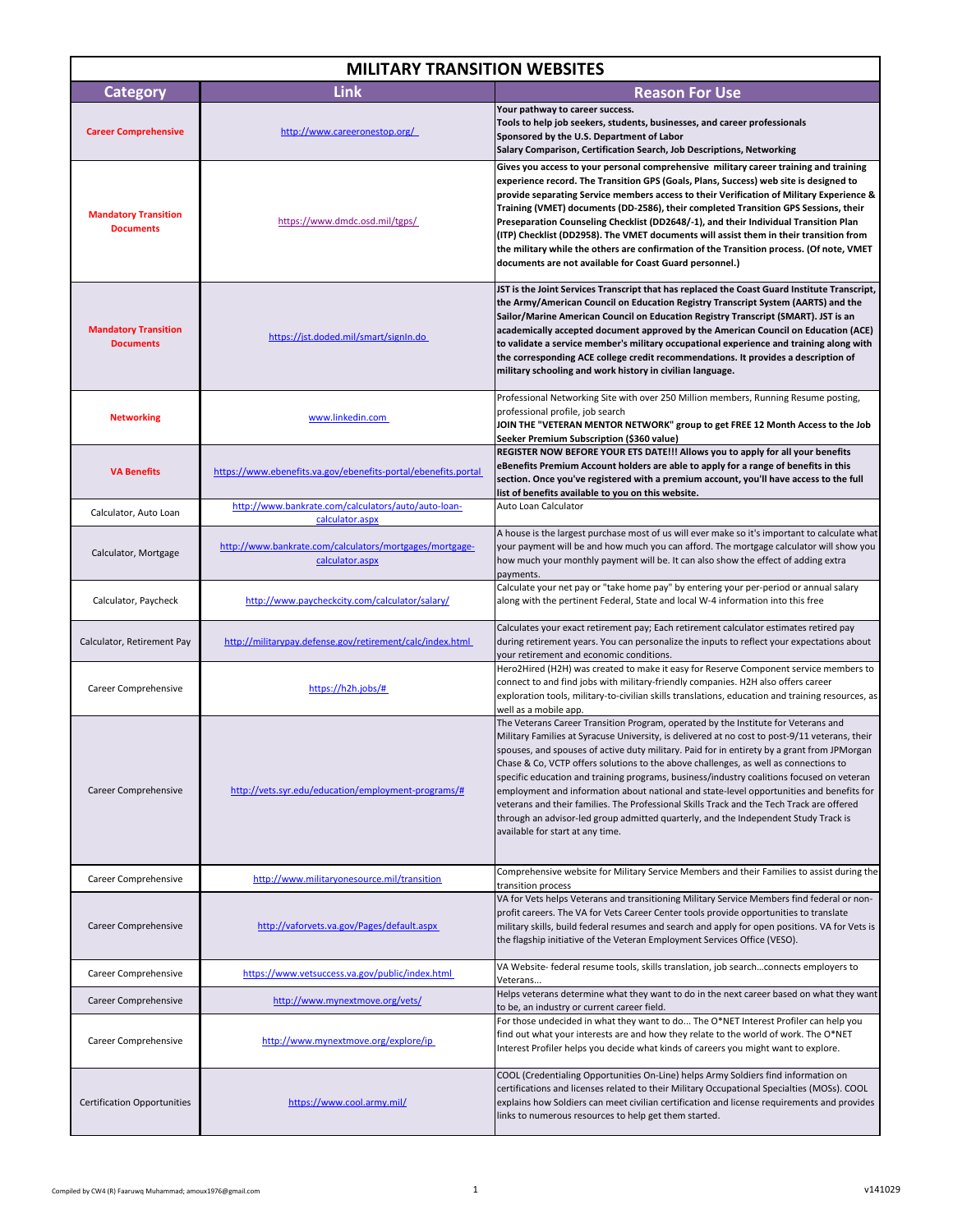| <b>MILITARY TRANSITION WEBSITES</b> |                                                                                |                                                                                                                                                                                                                                                                                                                                                                                                                                                                                                                                                                                                                                                                                                                                                                                                                                                                                                                                                                                                                                                                                                               |  |  |
|-------------------------------------|--------------------------------------------------------------------------------|---------------------------------------------------------------------------------------------------------------------------------------------------------------------------------------------------------------------------------------------------------------------------------------------------------------------------------------------------------------------------------------------------------------------------------------------------------------------------------------------------------------------------------------------------------------------------------------------------------------------------------------------------------------------------------------------------------------------------------------------------------------------------------------------------------------------------------------------------------------------------------------------------------------------------------------------------------------------------------------------------------------------------------------------------------------------------------------------------------------|--|--|
| <b>Category</b>                     | <b>Link</b>                                                                    | <b>Reason For Use</b>                                                                                                                                                                                                                                                                                                                                                                                                                                                                                                                                                                                                                                                                                                                                                                                                                                                                                                                                                                                                                                                                                         |  |  |
| <b>Certification Opportunities</b>  | https://www.cool.navy.mil/usmc/                                                | Marine Corps COOL is a continuously developing product for both active and reserve<br>Marine Corps service members that defines civilian credentials that best map to Marine<br>Corps MOSs. It outlines the path, work, training and experience required to achieve them.                                                                                                                                                                                                                                                                                                                                                                                                                                                                                                                                                                                                                                                                                                                                                                                                                                     |  |  |
| <b>Certification Opportunities</b>  | https://usarmy.skillport.com/skillportfe/custom/login/usarmy/login.<br>action  | FREE ArmySkillPort Certification Training Courseware- This is for only Active Army, Army<br>National Guard, Army Reservists, Army ROTC Cadet III and IV, and Dept of Army civilians<br>are authorized to register for this FREE program. You have access to Army E-learning<br>(Skillport). You can earn the 35 hours of formal education in Project Management by<br>registering on this site. There is additional courseware under the IT Professional<br>Certifications section for a host of IT certifications (e.g. Microsoft, Cisco, IBM, ITILv3,<br>VMWare, Certified Scrum Master, CompTIA A+, Network +, Security + and many more)                                                                                                                                                                                                                                                                                                                                                                                                                                                                   |  |  |
| <b>Certification Opportunities</b>  | https://navyiacertprep.skillport.com/skillportfe/login.action                  | FREE Navy SkillPort Certification Training Courseware- This is for Navy personnel and Dept<br>of Navy civilians are authorized to register for this FREE program. You have access to Army<br>E-learning (Skillport). You can earn the 35 hours of formal education in Project<br>Management by registering on this site. There is additional courseware under the IT<br>Professional Certifications section for a host of IT certifications (e.g. Microsoft, Cisco, IBM,<br>ITILv3, VMWare, Certified Scrum Master, CompTIA A+, Network +, Security + and many<br>more)                                                                                                                                                                                                                                                                                                                                                                                                                                                                                                                                       |  |  |
| <b>Certification Opportunities</b>  | slogin.action                                                                  | FREE Air Force SkillPort Certification Training Courseware- Full Access to this FREE<br>courseware available through this site will be granted only to active duty Air Force, Reserve,<br>and Guard Personnel and Department of the Air Force civilian personnel. Limited Access to<br>courseware available through this site will be granted for all other personnel accessing an<br>Air Force network to carry out their official duties. This will only provide access to specified<br>Air Force developed courses (i.e Certification and Accreditation). All personnel other than<br>https://usafprod.skillport.com/skillportfe/custom/login/usaf/seamles those listed above (i.e. other military services, contractors, etc.) fall into this category<br>You can earn the 35 hours of formal education in Project Management by registering on<br>this site. There is additional courseware under the IT Professional Certifications section for<br>a host of IT certifications (e.g. Microsoft, Cisco, IBM, ITILv3, VMWare, Certified Scrum<br>Master, CompTIA A+, Network +, Security + and many more) |  |  |
| <b>Certification Opportunities</b>  | https://www.cool.navy.mil/                                                     | COOL (Credentialing Opportunities On-Line) helps Navy Service members find information<br>on certifications and licenses related to enlisted ratings, designators, collateral duties/out<br>of rate assignments, and officer designators. COOL explains how Sailors can meet civilian<br>certification and license requirements and provides links to numerous resources to help get<br>Sailors started                                                                                                                                                                                                                                                                                                                                                                                                                                                                                                                                                                                                                                                                                                       |  |  |
| <b>Disability Rating</b>            | http://benefits.va.gov/COMPENSATION/rates-index.asp                            | Displays how much money you receive for each rating depending on with/without<br>dependents and other factors                                                                                                                                                                                                                                                                                                                                                                                                                                                                                                                                                                                                                                                                                                                                                                                                                                                                                                                                                                                                 |  |  |
| <b>Disability Rating</b>            | http://benefits.va.gov/predischarge/index.asp?expandable=0&subex<br>pandable=0 | It is to your advantage to submit your disability compensation claim prior to separation,<br>retirement, or release from active duty or demobilization. Processing times tend to be<br>much shorter for claims submitted pre-discharge than after discharge. Pre-discharge<br>programs provide Servicemembers with the opportunity to file claims for disability<br>compensation up to 180 days prior to separation or retirement from active duty                                                                                                                                                                                                                                                                                                                                                                                                                                                                                                                                                                                                                                                            |  |  |
| <b>Disability Rating</b>            | http://www.purpleheart.org/ServiceProgram/Default.aspx                         | The Military Order of the Purple Heart Service Program exists to assist Veterans, ALL<br>veterans, in working with the VA and filing claims for the many benefits that are available.<br>You do NOT need to be a Member of the Purple Heart Organization to seek assistance                                                                                                                                                                                                                                                                                                                                                                                                                                                                                                                                                                                                                                                                                                                                                                                                                                   |  |  |
| <b>Disability Rating</b>            | http://www.dav.org/                                                            | Provides Veterans Claims and numerous Veteran support services                                                                                                                                                                                                                                                                                                                                                                                                                                                                                                                                                                                                                                                                                                                                                                                                                                                                                                                                                                                                                                                |  |  |
| <b>Disability Rating</b>            | http://www.legion.org/veteransbenefits/departmentofficers                      | Accredited American Legion service officers are specially trained to provide expert<br>assistance, free of charge, to veterans and their families. While the majority of a service<br>officer's work involves application for VA disability benefits, these compassionate<br>professionals also provide information, referrals and resources on education, employment<br>and business, death benefits and other important topics                                                                                                                                                                                                                                                                                                                                                                                                                                                                                                                                                                                                                                                                              |  |  |
| <b>Disability Rating</b>            | http://www.tvc.texas.gov/Claims.aspx                                           | Texas Veterans Commission serves veterans, their dependents and survivors, in all matters<br>pertaining to veterans' disability benefits and rights. It is the designated agency of the State<br>of Texas to represent the State and its veterans before the U.S. Department of Veterans<br>Affairs (VA). The agency represents veterans in filing VA disability claims and during VA<br>appeals processes, and assists dependents with survivor benefits                                                                                                                                                                                                                                                                                                                                                                                                                                                                                                                                                                                                                                                     |  |  |
| <b>Disability Rating</b>            | http://www1.va.gov/vso/index.asp                                               | Complete National Directory of Veteran Service Organizations that can assist with claims.<br>This is published as an informational service by the Office of the Secretary of Veterans<br>Affairs which . Inclusion of an organization in the directory does not constitute approval or<br>endorsement by VA or the United States Government of the organization or its activities.<br>Some VSOs are "chartered", which means they are federally chartered and/or recognized or<br>approved by the VA Secretary for purposes of preparation, presentation, and prosecution<br>of claims under laws administered by the Department of Veterans Affairs.                                                                                                                                                                                                                                                                                                                                                                                                                                                         |  |  |
| <b>Disability Rating</b>            | http://www.va.gov/ogc/apps/accreditation/index.asp                             | Search for accredited attorneys, claims agents, or Veteran Service Organization<br>Representatives and "Recognized VSOs"                                                                                                                                                                                                                                                                                                                                                                                                                                                                                                                                                                                                                                                                                                                                                                                                                                                                                                                                                                                      |  |  |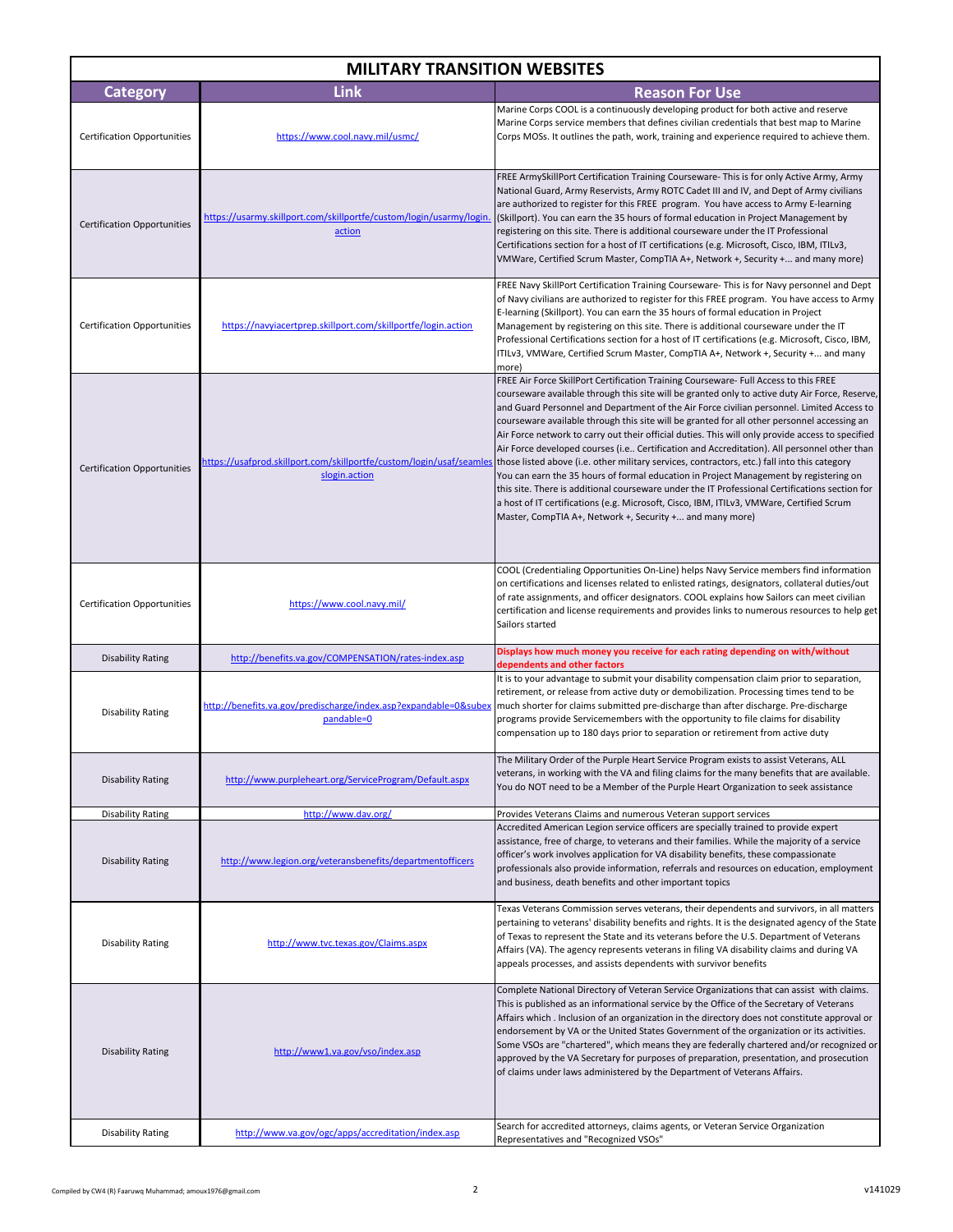| <b>MILITARY TRANSITION WEBSITES</b> |                                                                                                                                 |                                                                                                                                                                                                                                                                                                                                                                                                                                          |  |
|-------------------------------------|---------------------------------------------------------------------------------------------------------------------------------|------------------------------------------------------------------------------------------------------------------------------------------------------------------------------------------------------------------------------------------------------------------------------------------------------------------------------------------------------------------------------------------------------------------------------------------|--|
| <b>Category</b>                     | Link                                                                                                                            | <b>Reason For Use</b>                                                                                                                                                                                                                                                                                                                                                                                                                    |  |
| <b>Disability Rating</b>            | http://www.vfw.org/Assistance/National-Veterans-Service/                                                                        | National Veterans Service (NVS) was created and is a nationwide network of skilled VFW<br>Veterans Service Officers helps you wade through all the bureaucratic red tape, offering<br>you a better opportunity to get the disability claim you deserve                                                                                                                                                                                   |  |
| Education                           | https://www.collegeboard.org/                                                                                                   | Each year, the College Board helps more than seven million students prepare for a<br>successful transition to college through programs and services in college readiness and<br>college success - including the SAT and the Advanced Placement Program.                                                                                                                                                                                  |  |
| Education                           | www.eknowledge.com/mil                                                                                                          | SAT and ACT Free Prep Software-eKnowledge continues to donate their wonderful up-to-<br>date SAT and ACT College Test Preparation Programs to military service members and their<br>families                                                                                                                                                                                                                                             |  |
| Education                           | http://www.fastweb.com/                                                                                                         | Self proclaimed the leading online resource in finding scholarships to help you pay for<br>school; has targeted scholarships, financial aid, college search and career advice                                                                                                                                                                                                                                                            |  |
| Education                           | https://colleges.niche.com/                                                                                                     | Find student reviews and polls that give you insight on colleges and their rankings                                                                                                                                                                                                                                                                                                                                                      |  |
| Education                           | https://www.scholarshipexperts.com/                                                                                             | ScholarshipExperts.com has been helping parents and students<br>find scholarships and free college money since 2001                                                                                                                                                                                                                                                                                                                      |  |
| Education                           | http://www.ets.org/                                                                                                             | ETS develops and administers the SAT®, the Advanced Placement Program® Exams and<br>other programs on behalf of the College Board; ETS offers teacher licensure programs to<br>most states                                                                                                                                                                                                                                               |  |
| Education                           | http://www.mba.com/us                                                                                                           | Register and Prepare for the GMAT (To pursue an MBA); Search over 1000 graduate<br>business programs to find your best fit MBA and Doctoral programs                                                                                                                                                                                                                                                                                     |  |
| Education                           | https://www.aamc.org/                                                                                                           | Association of American Medical Colleges (AAMC) is a not-for-profit association<br>representing all 141 accredited U.S. and 17 accredited Canadian medical schools; nearly<br>400 major teaching hospitals and health systems, including 51 Department of Veterans<br>Affairs medical centers; and 90 academic and scientific societies                                                                                                  |  |
| Education                           | http://www.lsac.org/                                                                                                            | Law School Admission Council (LSAC). is committed to easing the law school admission<br>process for law schools, prelaw advisors, and prospective law students                                                                                                                                                                                                                                                                           |  |
| Education                           | http://studentaid.ed.gov/                                                                                                       | US Dept of Education site that allows you to prepare for college, find out about the types of<br>aid, who can get aid, apply for aid, loan repayment                                                                                                                                                                                                                                                                                     |  |
| Education                           | http://www.studentveterans.org/                                                                                                 | If you attend a school contact the chapter for your institution. SVA provides military<br>veterans with resources, support, and advocacy needed to succeed in higher education and<br>post-graduation; SVA Develops Partnerships with other organizations to provide<br>scholarships, mentorships, employment, and benefits counseling;                                                                                                  |  |
| Education                           | http://www.benefits.va.gov/gibill/                                                                                              | Your benefits portal to you VA GI Bill (Post (9/11 or Montgomery)                                                                                                                                                                                                                                                                                                                                                                        |  |
| Education<br>Entrepreneurs          | http://www.actstudent.org/<br>http://www.sba.gov/                                                                               | Register and Prepare for the ACT; college planning information<br>For those considering starting their own business; creating a business plan and countless                                                                                                                                                                                                                                                                              |  |
| Entrepreneurs                       | http://fedgov.dnb.com/webform                                                                                                   | other resources for prospective Entrepreneurs<br>Dun & Bradstreet (D&B) provides a D-U-N-S Number, a unique nine digit identification<br>number, for each physical location of your business. D-U-N-S Number assignment is FREE<br>for all businesses required to register with the US Federal government for contracts or<br>grants                                                                                                     |  |
| Entrepreneurs                       | http://www.va.gov/osdbu/index.asp                                                                                               | OSDBU seeks to enable Service-Disabled Veteran-Owned Small Businesses (SDVOSBs)<br>Veteran-Owned Small Businesses (VOSBs), Small Disadvantaged Businesses, HUBZone<br>Businesses, and Woman-Owned Small Businesses to add value to the work of VA                                                                                                                                                                                        |  |
| Entrepreneurs                       | http://www.irs.gov/Businesses/Small-Businesses-&-Self-Employed                                                                  | For all IRS related info for business; to obtain a Employee ID Number (EIN) for your<br>business                                                                                                                                                                                                                                                                                                                                         |  |
| Entrepreneurs                       | http://www.census.gov/eos/www/naics/                                                                                            | NAICS codes are used to classify the industries that a particular business occupies. In order<br>to register the business in the System for Award Management, you must apply at least one<br>code.                                                                                                                                                                                                                                       |  |
| Entrepreneurs                       | https://www.sam.gov/portal/public/SAM/#1                                                                                        | System for Award Management (SAM) is the Official U.S. Government system that<br>consolidated the capabilities of CCR/FedReg, ORCA, and EPLS. There is NO fee to register<br>for this site. Entities may register at no cost directly from this page. If you want to do<br>business with the Government, you MUST be registered in SAM                                                                                                   |  |
| Entrepreneurs                       | http://www.gsa.gov/portal/content/197989?utm_source=FAS&utm<br>medium=print-<br>radio&utm_term=schedules&utm_campaign=shortcuts | GSA establishes long-term government wide contracts with commercial firms to provide<br>access to millions of commercial products and services at volume discount pricing                                                                                                                                                                                                                                                                |  |
| Entrepreneurs                       | https://www.fbo.gov/                                                                                                            | Federal Business Opportunities is a completely free service that announces available<br>federal business opportunities for contracting. It helps you identify the needs of federal<br>agencies.                                                                                                                                                                                                                                          |  |
| Entrepreneurs                       | http://www.acquisition.gov/                                                                                                     | If you want to increase the marketability of your company and want to obtain a Product<br>Services Code (PSC) or Federal Supply Classification Code (FSC) to provide additional<br>information about the services and products your business offers. Acquisition.gov is an E-<br>Gov Initiative that aggregates federal acquisition content by providing one website for<br>regulations, systems, resources, opportunities, and training |  |
| Entrepreneurs                       | http://www.sbdctexas.org/                                                                                                       | If you won't be in Texas find the SBDC in your stateTexas Small Business Development<br>Center Network (SBDC) experienced and savvy professionals provide confidential business<br>consulting $-$ at no cost to you $-$ and affordable training to help you at every stage of<br>your business development.                                                                                                                              |  |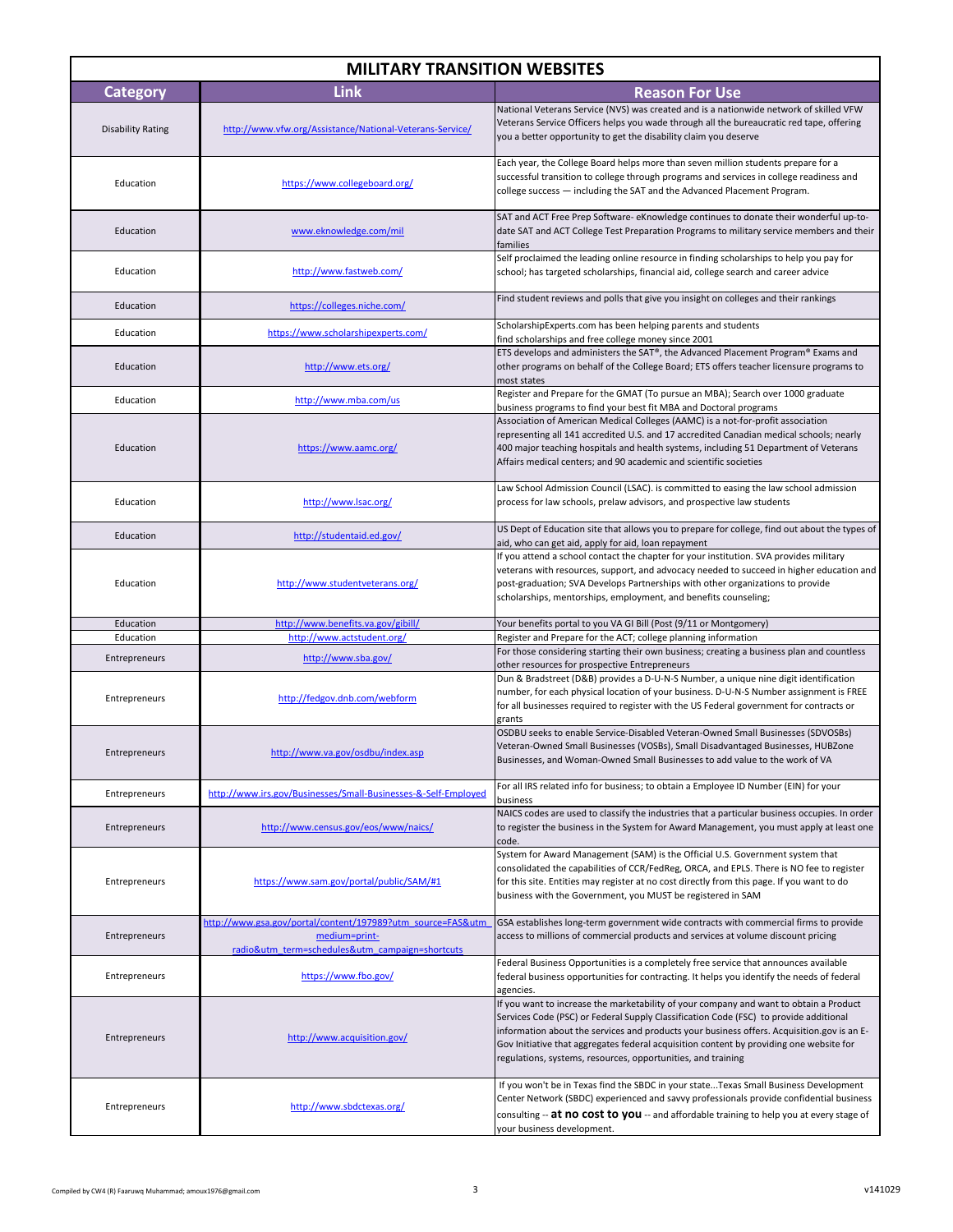| <b>MILITARY TRANSITION WEBSITES</b> |                                                            |                                                                                                                                                                                                                                                                                                                                                                                                                                                                                                                                                                                  |  |  |
|-------------------------------------|------------------------------------------------------------|----------------------------------------------------------------------------------------------------------------------------------------------------------------------------------------------------------------------------------------------------------------------------------------------------------------------------------------------------------------------------------------------------------------------------------------------------------------------------------------------------------------------------------------------------------------------------------|--|--|
| <b>Category</b>                     | Link                                                       | <b>Reason For Use</b>                                                                                                                                                                                                                                                                                                                                                                                                                                                                                                                                                            |  |  |
| Entrepreneurs                       | http://boots2business.org/                                 | This program allows you to enroll in a FREE Foundations of Entrepreneurship 8 week<br>online course, ONLY IF you complete the TAP/ACAP 2-day Entrepreneur Track seminar.<br>Boots to Business builds on SBA's role as a national leader in entrepreneurship training.<br>Leveraging our ongoing collaboration with Syracuse University's Institute for Veterans and<br>Military Families (IVMF),                                                                                                                                                                                 |  |  |
| <b>Financial Planning</b>           | https://powerpay.org/                                      | PowerPay will give you the tools to develop a personalized, self-directed debt elimination<br>plan. Discover how quickly you can become debt free, and how much you can save in<br>interest costs by following your debt reduction plan. Utah State University Extension is<br>pleased to provide this debt management tool without any cost to consumers worldwide.                                                                                                                                                                                                             |  |  |
| <b>Financial Planning</b>           | https://www.annualcreditreport.com/index.action            | Get a free copy of your credit report every 12 months from each credit reporting company;<br>Ensure that the information on all of your credit reports is correct and up to date                                                                                                                                                                                                                                                                                                                                                                                                 |  |  |
| Healthcare                          | http://intransition.dcoe.mil/                              | Have you received new orders? Are you concerned about your mental health treatment?<br>Are you looking at an upcoming change in status, relocation or return to civilian life? If so,<br>and if you are currently receiving mental health care, transferring to a new provider can be<br>easy.<br>■Coach you one-on-one as you go through your transition.<br>■Connect you with your new provider.<br>■Empower you with tools to continue making healthy life choices                                                                                                            |  |  |
| Healthcare                          | http://www.suicidepreventionlifeline.org/                  | No matter what problems you are dealing with, we want to help you find a reason to keep<br>living. By calling 1-800-273-TALK (8255) you'll be connected to a skilled, trained counselor<br>at a crisis center in your area, anytime 24/7                                                                                                                                                                                                                                                                                                                                         |  |  |
| Healthcare                          | https://www.myhealth.va.gov/index.html                     | My HealtheVet is VA's online personal health record. It was designed for Veterans, active<br>duty Servicemembers, their dependents and caregivers. My HealtheVet helps you partner<br>with your health care team. It provides you opportunities and tools to make informed<br>decisions and manage your health care                                                                                                                                                                                                                                                              |  |  |
| Job Finder                          | http://www.helmetstohardhats.org/                          | Helmets to Hardhats connects quality men and women from the Armed Forces with<br>promising building and construction careers.                                                                                                                                                                                                                                                                                                                                                                                                                                                    |  |  |
| Job Finder                          | http://www.troopstoenergyjobs.com/                         | Troops to Energy Jobs is designed to help veterans make a successful transition to a<br>rewarding career in the energy industry. This website will guide you step by step in<br>transferring your military training to a new energy job, identifying any additional education<br>and credentials you may need, and supporting you in your job search by utilizing an<br>interactive Troops to Energy Jobs ROADMAP                                                                                                                                                                |  |  |
| Job Finder                          | http://www.farmvetco.org/                                  | The mission of the Farmer Veteran Coalition is to mobilize veterans to feed America. We<br>cultivate a new generation of farmers and food leaders, and develop viable employment<br>and meaningful careers through the collaboration of the farming and military communities                                                                                                                                                                                                                                                                                                     |  |  |
| Job Finder                          | http://battlefieldstooilfields.com/                        | Battlefields to Oilfields is an evaluation, training, and placement service that seeks to<br>enhance veterans' employability and readiness for work, while simultaneously addressing<br>the oil and gas industry's labor shortage.                                                                                                                                                                                                                                                                                                                                               |  |  |
| Job Finder                          | https://cao.house.gov/wounded-warrior/                     | Lists Wounded Warrior Positions (case workers, constituent services reps and advocates)<br>for Congressmen available to interested veterans. Applicants should visit<br>www.cao.house.gov for more information. Please submit a resume, a copy of the last<br>DD214 issued and a letter from the VA indicating a 30% or greater rating to<br>housewoundedwarriors@mail.house.gov.                                                                                                                                                                                                |  |  |
| Job Finder                          | http://www.higheredjobs.com/                               | HigherEdJobs is the leading source for jobs and career information in academia. During<br>2013, more than 5,370 colleges and universities posted over 135,850 faculty,<br>administrative and executive job postings to the company's web site. And, HigherEdJobs is<br>now visited by over 1 million unique visitors a month                                                                                                                                                                                                                                                     |  |  |
| Job Finder                          | http://www.ratracerebellion.com/jobs-education.htm         | Launched by Staffcentrix, a training and development company that specializes in home-<br>based careers (est. 1999), Rat Race Rebellion has been featured in/on The Wall Street<br>Journal, The Dr. Oz Show, ABC News 20/20, The Tyra Show, CNN Newsroom, and many<br>others.<br>Our expertise in the work at home sector is unsurpassed and our training clients include the<br>US Department of State, the US Armed Services, the NY State Department of Education,<br>colleges, faith-based organizations, and others who want the best information for their job<br>seekers. |  |  |
| Job Finder                          | http://www.proudtoserveagain.com/                          | Troops to Teachers is a U.S. Department of Defense program that helps eligible military<br>personnel begin a new career as teachers in public schools where their skills, knowledge<br>and experience are most needed                                                                                                                                                                                                                                                                                                                                                            |  |  |
| Job Finder                          | http://www.fedshirevets.gov/                               | Veterans, transitioning service members, and their families will find this site to be full of<br>resources and information that can assist in finding a Federal career                                                                                                                                                                                                                                                                                                                                                                                                           |  |  |
| Job Finder                          | http://www.dol.gov/vets/goldcard.html                      | The Gold Card provides unemployed post-9/11 era veterans with the intensive and follow-<br>up services they need to succeed in today's job market. The Gold Card initiative is a joint<br>effort of the Department of Labor's Employment and Training Administration (ETA) and the<br>Veterans' Employment and Training Service (VETS).                                                                                                                                                                                                                                          |  |  |
| Job Finder                          | http://www.ustream.tv/recorded/25358022#/recorded/47211541 | LinkedIn Job Search Fundamentals Part I                                                                                                                                                                                                                                                                                                                                                                                                                                                                                                                                          |  |  |
| Job Finder                          | http://www.ustream.tv/recorded/25358022#/recorded/47801393 | LinkedIn Job Search Fundamentals Part II                                                                                                                                                                                                                                                                                                                                                                                                                                                                                                                                         |  |  |
| Job Finder                          | http://www.glassdoor.com/index.htm                         | An inside look at companies from employeesJobs, Employee Company Ratings, Salaries,<br>Company Search                                                                                                                                                                                                                                                                                                                                                                                                                                                                            |  |  |